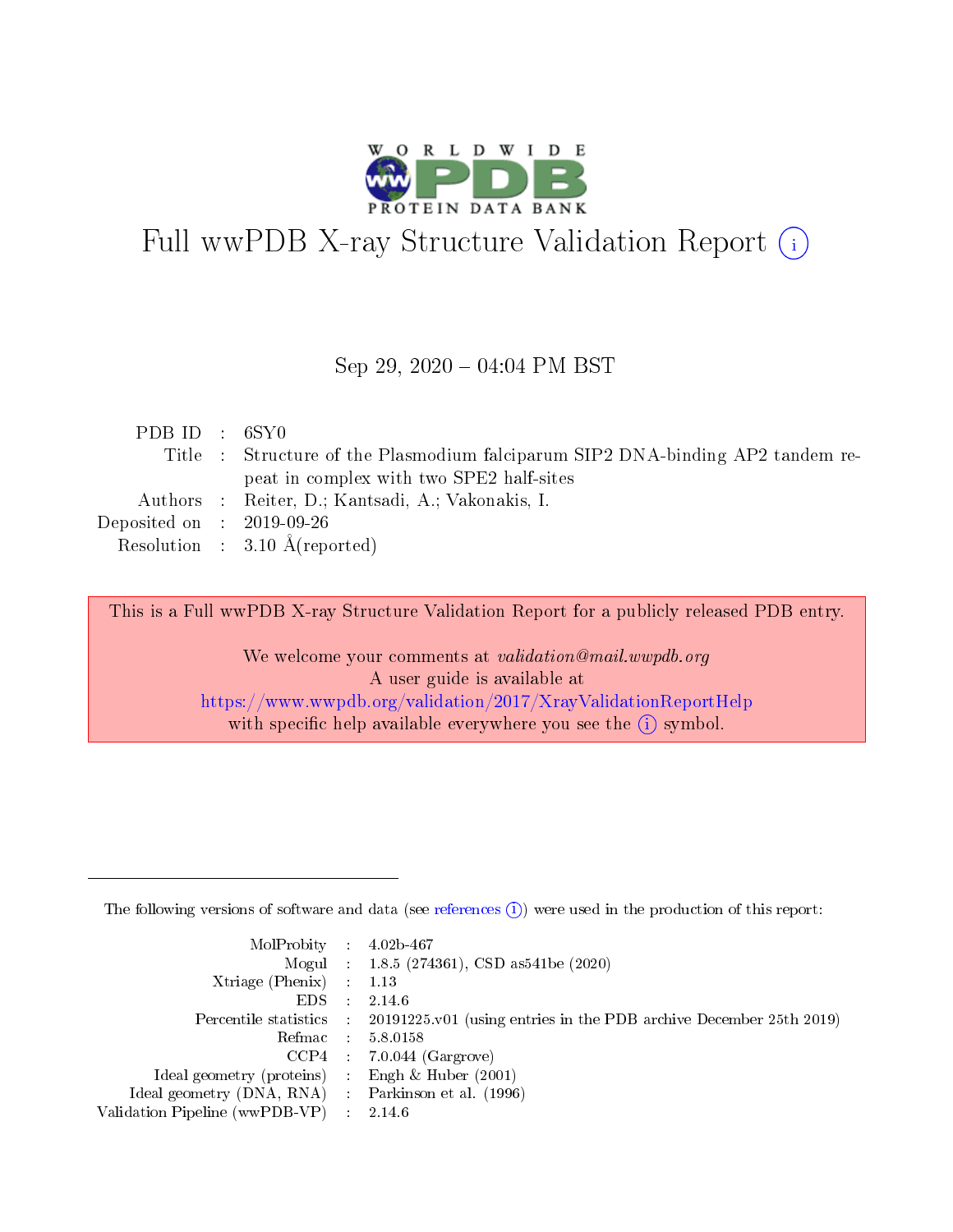# 1 [O](https://www.wwpdb.org/validation/2017/XrayValidationReportHelp#overall_quality)verall quality at a glance  $(i)$

The following experimental techniques were used to determine the structure: X-RAY DIFFRACTION

The reported resolution of this entry is 3.10 Å.

Percentile scores (ranging between 0-100) for global validation metrics of the entry are shown in the following graphic. The table shows the number of entries on which the scores are based.



| Metric                | Whole archive<br>$(\#\text{Entries})$ | Similar resolution<br>$(\#\text{Entries}, \text{resolution range}(\text{\AA}))$ |
|-----------------------|---------------------------------------|---------------------------------------------------------------------------------|
| $R_{free}$            | 130704                                | $1094(3.10-3.10)$                                                               |
| Clashscore            | 141614                                | $1184(3.10-3.10)$                                                               |
| Ramachandran outliers | 138981                                | $\overline{1141}$ $\overline{(3.10-3.10)}$                                      |
| Sidechain outliers    | 138945                                | $1141(3.10-3.10)$                                                               |
| RSRZ outliers         | 127900                                | $1067(3.10-3.10)$                                                               |

The table below summarises the geometric issues observed across the polymeric chains and their fit to the electron density. The red, orange, yellow and green segments on the lower bar indicate the fraction of residues that contain outliers for  $>=3, 2, 1$  and 0 types of geometric quality criteria respectively. A grey segment represents the fraction of residues that are not modelled. The numeric value for each fraction is indicated below the corresponding segment, with a dot representing fractions  $\epsilon=5\%$  The upper red bar (where present) indicates the fraction of residues that have poor fit to the electron density. The numeric value is given above the bar.

| Mol            | $\overline{\text{Chain}}$ | Length | Quality of chain            |     |                  |  |  |  |
|----------------|---------------------------|--------|-----------------------------|-----|------------------|--|--|--|
|                | А                         | 139    | 79%                         | 18% | $\bullet\bullet$ |  |  |  |
|                | B                         | 139    | $\%$<br>76%                 | 19% | 5%               |  |  |  |
|                | $\rm C$                   | 139    | $\frac{0}{6}$<br>57%<br>18% | 25% |                  |  |  |  |
| $\overline{2}$ | E                         | 18     | 50%                         | 50% |                  |  |  |  |
| $\overline{2}$ | $\mathbf{F}$              | 18     | 67%                         | 33% |                  |  |  |  |
| $\overline{2}$ | G                         | 18     | 89%                         |     | 11%              |  |  |  |

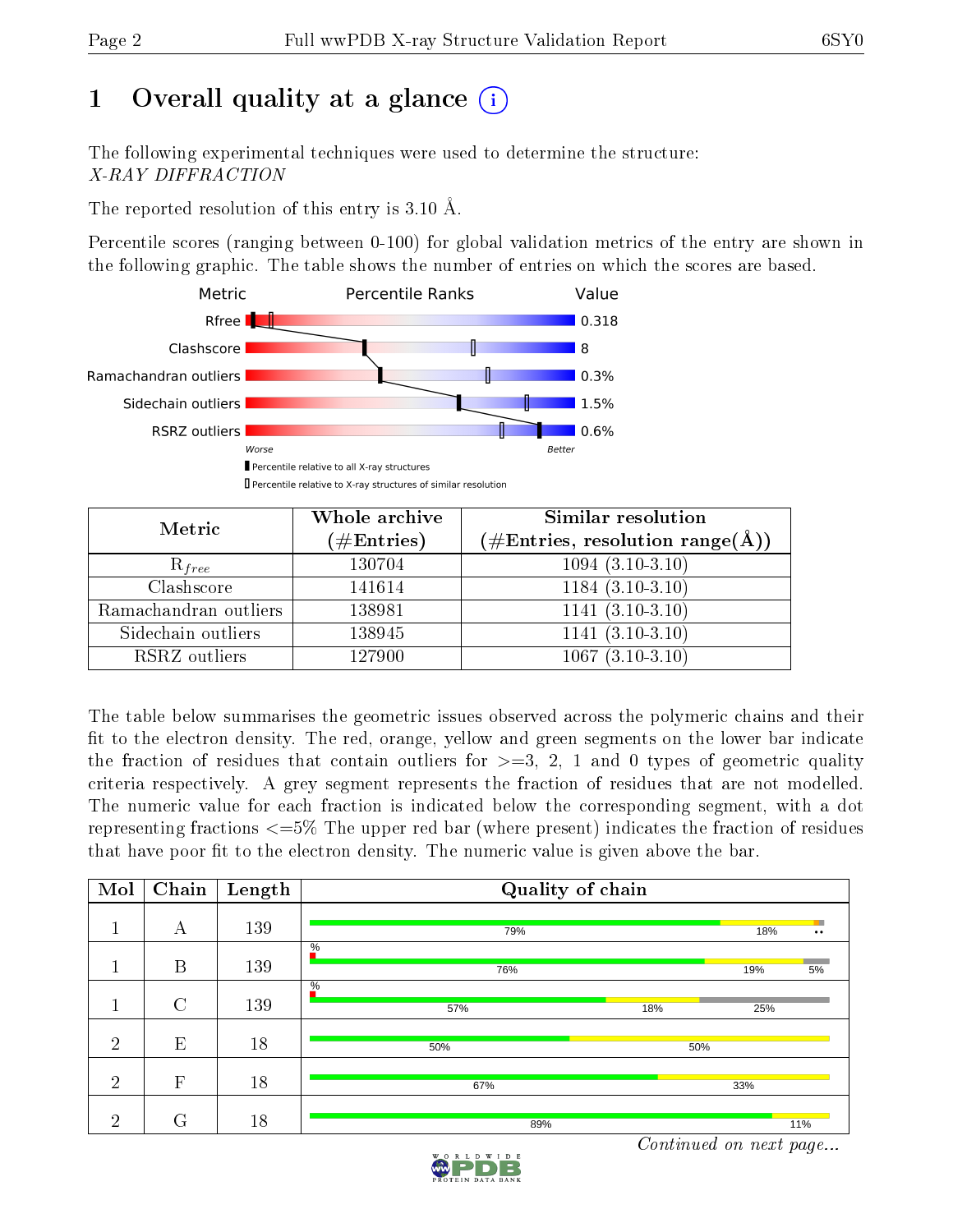Continued from previous page...

|  | $\overline{\text{Mol}}$ Chain   Length | Quality of chain |     |     |  |
|--|----------------------------------------|------------------|-----|-----|--|
|  | 18                                     |                  | 72% | 28% |  |
|  | 18                                     | 33%              | 67% |     |  |
|  | 18                                     | 50%              |     | 50% |  |

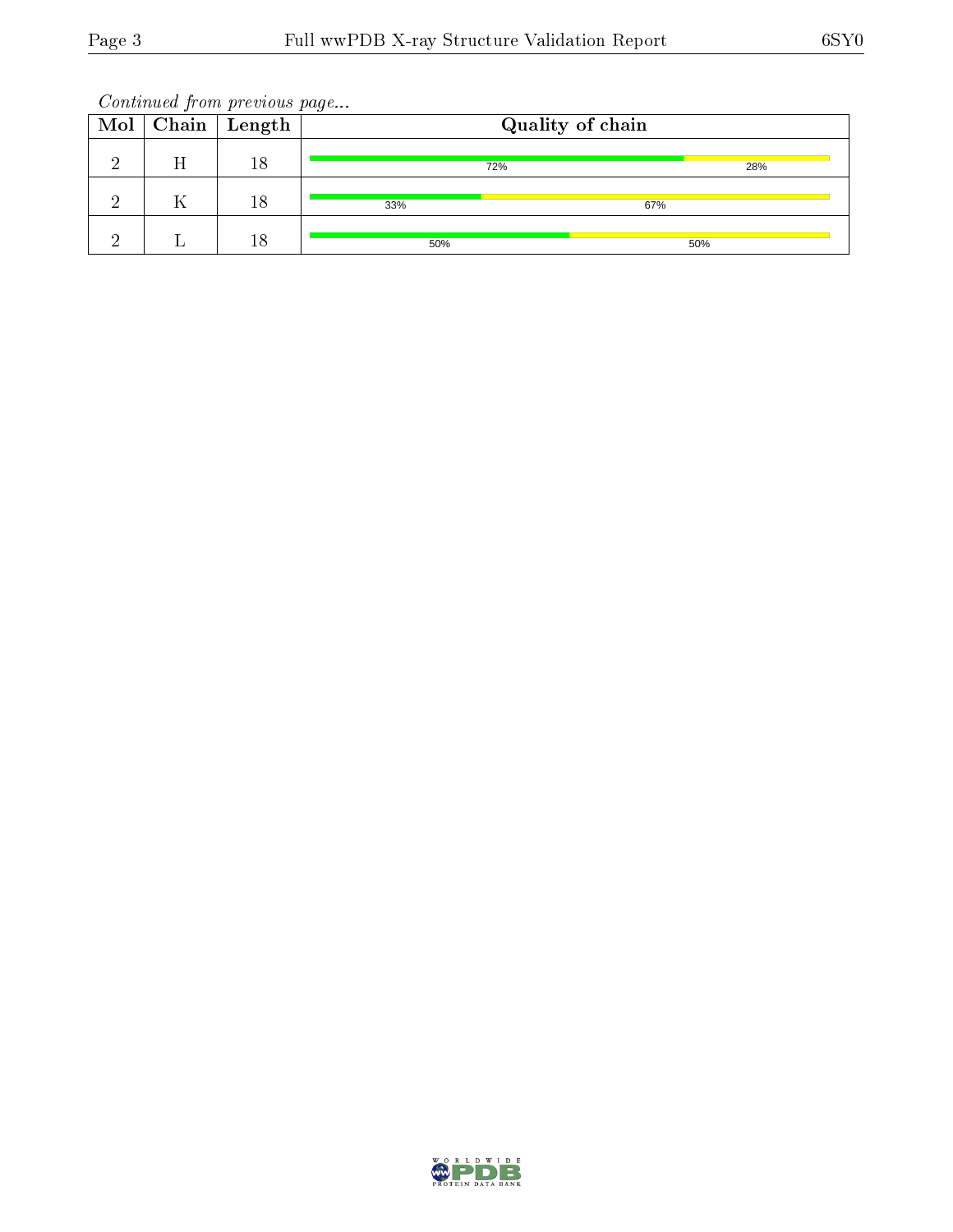## 2 Entry composition (i)

There are 2 unique types of molecules in this entry. The entry contains 5331 atoms, of which 0 are hydrogens and 0 are deuteriums.

In the tables below, the ZeroOcc column contains the number of atoms modelled with zero occupancy, the AltConf column contains the number of residues with at least one atom in alternate conformation and the Trace column contains the number of residues modelled with at most 2 atoms.

| Mol |     | Chain   Residues |       | Atoms        |                   |     |                  |                | $\rm ZeroOcc \mid AltConf \mid Trace$ |  |
|-----|-----|------------------|-------|--------------|-------------------|-----|------------------|----------------|---------------------------------------|--|
|     |     | 137              | Total |              | As C              | N.  | $\Omega$         |                |                                       |  |
|     |     |                  | 1144  | $\mathbf{1}$ | 727               | 206 | -206-            | $\overline{4}$ |                                       |  |
|     |     | 132              | Total | $A_{S}$      | $\overline{C}$    | N.  | $\left( \right)$ |                |                                       |  |
|     |     |                  | 1104  | $\mathbf{1}$ | 702               | 199 | 198              | -4             |                                       |  |
|     |     |                  | Total | As           | $\hspace{0.1cm}C$ | N.  |                  |                |                                       |  |
|     | 104 | 887              |       | 562          | 164               | 158 | -2               |                |                                       |  |

• Molecule 1 is a protein called Transcription factor with  $AP2$  domain(S).

 Molecule 2 is a DNA chain called DNA (5'-D(\*GP\*GP\*TP\*GP\*CP\*AP\*CP\*CP\*TP\*AP\*  $GP*GP*TP*GP*CP*AP*CP*CP*C$ )-3').

| Mol                              | Chain                     | Residues |              |               | Atoms |                  |                | ZeroOcc        | $\operatorname{AltConf}$ | Trace            |
|----------------------------------|---------------------------|----------|--------------|---------------|-------|------------------|----------------|----------------|--------------------------|------------------|
| $\overline{2}$                   | E                         | 18       | Total        |               | N     |                  | Ρ              | 0              | $\overline{0}$           | 0                |
|                                  |                           |          | 366          | 174           | 69    | 106              | 17             |                |                          |                  |
| $\overline{2}$                   | $\boldsymbol{\mathrm{F}}$ | 18       | <b>Total</b> | $\mathcal{C}$ | N     |                  | P              | $\overline{0}$ | $\overline{0}$           | $\left( \right)$ |
|                                  |                           |          | 366          | 174           | 69    | 106              | 17             |                |                          |                  |
| $\mathcal{D}$                    | $\rm G$                   | 18       | Total        | $\mathcal{C}$ | N     |                  | $\mathbf{P}$   | 0              | $\overline{0}$           | $\left( \right)$ |
|                                  |                           |          | 366          | 174           | 69    | 106              | 17             |                |                          |                  |
| $\mathcal{D}_{\mathcal{L}}$      |                           | H<br>18  | Total        | $\mathcal{C}$ | N     | $\left( \right)$ | $\mathbf{P}$   | 0              | $\overline{0}$           | 0                |
|                                  |                           |          | 366          | 174           | 69    | 106              | 17             |                |                          |                  |
| 2                                | $\mathbf K$               | 18       | Total        | $\mathcal{C}$ | N     | $\left( \right)$ | $\mathsf{P}$   | $\theta$       | $\overline{0}$           | $\left( \right)$ |
|                                  |                           |          | 366          | 174           | 69    | 106              | 17             |                |                          |                  |
| L<br>$\mathcal{D}_{\mathcal{L}}$ |                           | Total    | C            | N             |       | P                | $\overline{0}$ | $\overline{0}$ | 0                        |                  |
|                                  |                           | 18       | 366          | 174           | 69    | 106              | 17             |                |                          |                  |

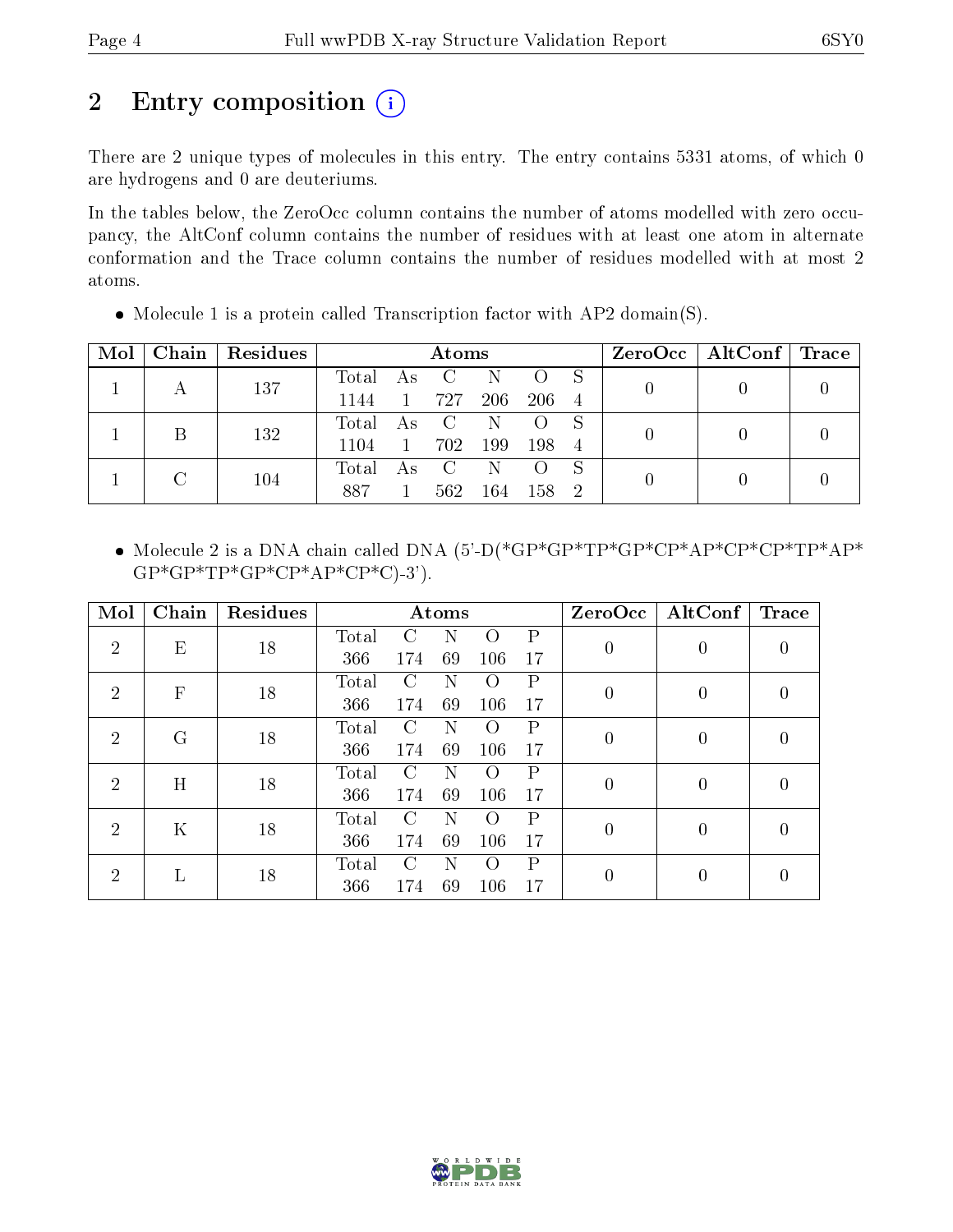# 3 Residue-property plots  $(i)$

These plots are drawn for all protein, RNA, DNA and oligosaccharide chains in the entry. The first graphic for a chain summarises the proportions of the various outlier classes displayed in the second graphic. The second graphic shows the sequence view annotated by issues in geometry and electron density. Residues are color-coded according to the number of geometric quality criteria for which they contain at least one outlier: green  $= 0$ , yellow  $= 1$ , orange  $= 2$  and red  $= 3$  or more. A red dot above a residue indicates a poor fit to the electron density ( $\text{RSRZ} > 2$ ). Stretches of 2 or more consecutive residues without any outlier are shown as a green connector. Residues present in the sample, but not in the model, are shown in grey.

• Molecule 1: Transcription factor with AP2 domain(S)



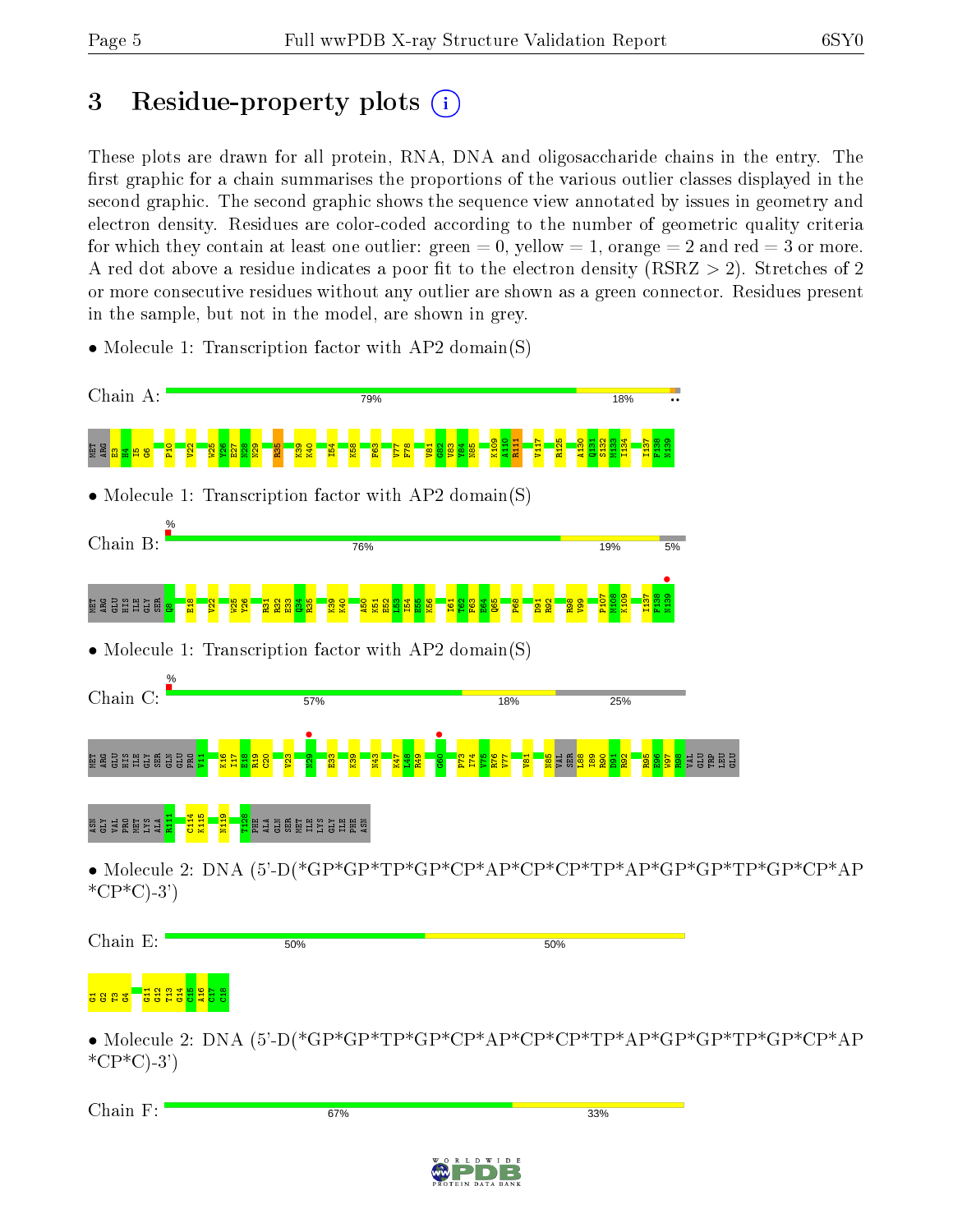# g <mark>d gesgeb</mark>

 $\bullet$  Molecule 2: DNA (5'-D(\*GP\*GP\*TP\*GP\*CP\*AP\*CP\*TP\*AP\*GP\*GP\*TP\*GP\*CP\*AP  $*CP*C$ -3')

| Chain G:       | 89% | 11% |
|----------------|-----|-----|
| $\frac{8}{10}$ |     |     |

 $\bullet$  Molecule 2: DNA (5'-D(\*GP\*GP\*TP\*GP\*CP\*AP\*CP\*TP\*AP\*GP\*GP\*TP\*GP\*CP\*AP  $*CP*C$ -3')

| Chain H:                                            | 72%                                                                    | 28% |
|-----------------------------------------------------|------------------------------------------------------------------------|-----|
| <mark>៵</mark> នួន <mark>៖ ក្នុង</mark> ក្នុង ក្នុង |                                                                        |     |
|                                                     | • Molecule 2: DNA $(5^{\circ}$ -D(*GP*GP*TP*GP*CP*AP*CP*CP*TP*AP*GP*GF |     |

• Molecule 2: DNA (5'-D(\*GP\*GP\*TP\*GP\*CP\*AP\*CP\*CP\*TP\*AP\*GP\*GP\*TP\*GP\*CP\*AP  $*CP*C$ -3')

• Molecule 2: DNA (5'-D(\*GP\*GP\*TP\*GP\*CP\*AP\*CP\*CP\*TP\*AP\*GP\*GP\*TP\*GP\*CP\*AP  $*CP*C$ -3')

| Chain L:                                        | 50% | 50% |
|-------------------------------------------------|-----|-----|
| -<br><mark>- 요 국</mark><br>- <mark>불쁑쁔븅쁌</mark> |     |     |

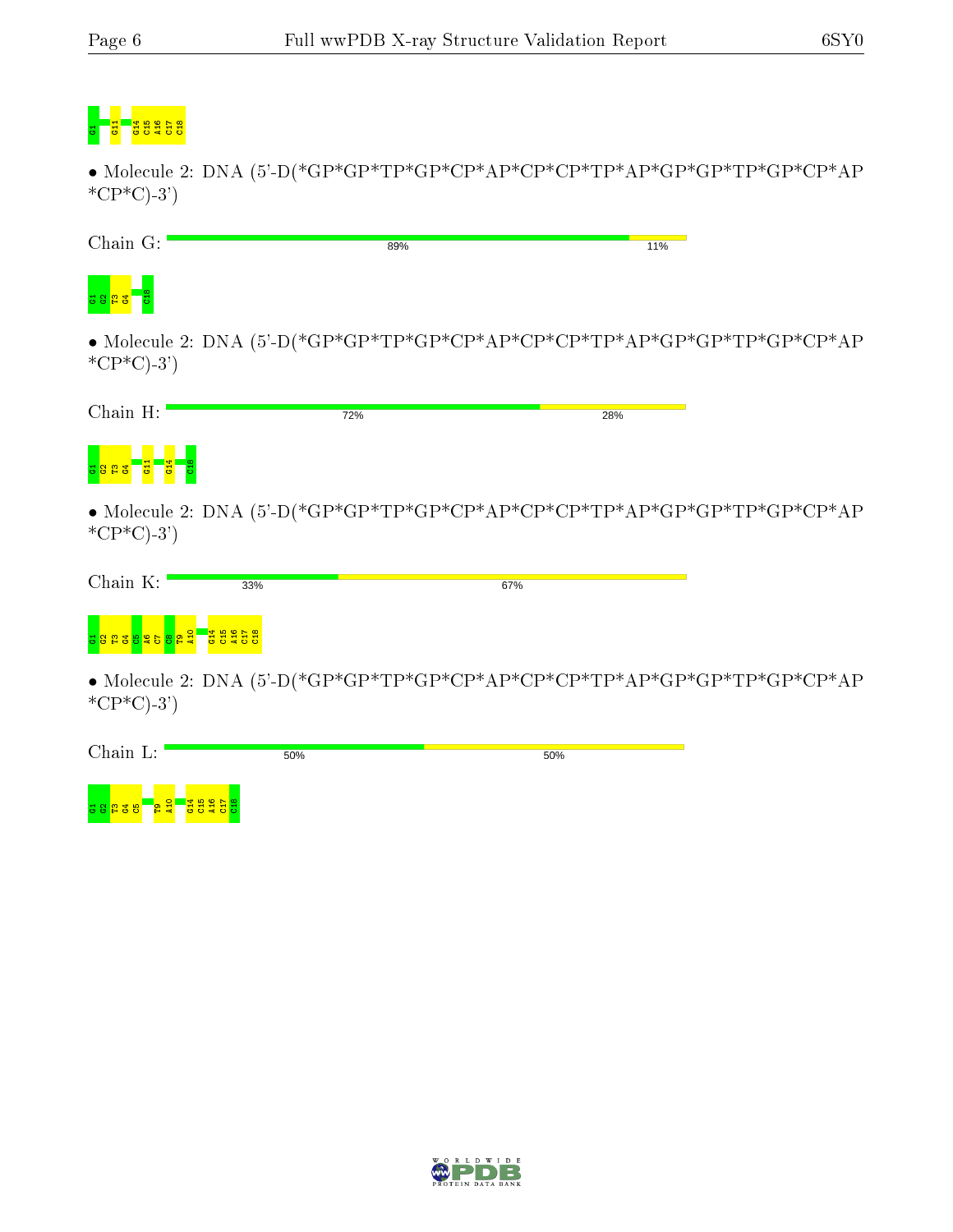# 4 Data and refinement statistics  $(i)$

| Property                                                             | Value                                             | Source     |
|----------------------------------------------------------------------|---------------------------------------------------|------------|
| $\overline{S}$ pace group                                            | P 1 2 1                                           | Depositor  |
| Cell constants                                                       | $43.72\text{\AA}$<br>$80.35\text{\AA}$<br>153.71Å |            |
| a, b, c, $\alpha$ , $\beta$ , $\gamma$                               | $90.00^\circ$<br>$92.17^{\circ}$<br>$90.00^\circ$ | Depositor  |
| Resolution $(A)$                                                     | 43.93<br>$-3.10$                                  | Depositor  |
|                                                                      | 43.93<br>$-3.10$                                  | <b>EDS</b> |
| % Data completeness                                                  | $96.7(43.93-3.10)$                                | Depositor  |
| (in resolution range)                                                | $97.4(43.93-3.10)$                                | <b>EDS</b> |
| $R_{merge}$                                                          | $0.08\,$                                          | Depositor  |
| $\mathrm{R}_{sym}$                                                   | (Not available)                                   | Depositor  |
| $\langle I/\sigma(I) \rangle$ <sup>1</sup>                           | 1.97 (at $3.12\text{\AA}$ )                       | Xtriage    |
| Refinement program                                                   | PHENIX (1.13 _ 2998: ???)                         | Depositor  |
|                                                                      | $0.274$ , $0.\overline{318}$                      | Depositor  |
| $R, R_{free}$                                                        | 0.274<br>0.318<br>$\frac{1}{2}$                   | DCC        |
| $\mathcal{R}_{free}$ test set                                        | $967$ reflections $(4.98\%)$                      | wwPDB-VP   |
| Wilson B-factor $(A^2)$                                              | 74.4                                              | Xtriage    |
| Anisotropy                                                           | 0.860                                             | Xtriage    |
| Bulk solvent $k_{sol}(e/\mathring{A}^3)$ , $B_{sol}(\mathring{A}^2)$ | $0.26$ , 54.2                                     | <b>EDS</b> |
| L-test for twinning <sup>2</sup>                                     | $< L >$ = 0.47, $< L2$ = 0.30                     | Xtriage    |
| Estimated twinning fraction                                          | $0.031$ for $h, -k, -l$                           | Xtriage    |
| $F_o, F_c$ correlation                                               | 0.92                                              | <b>EDS</b> |
| Total number of atoms                                                | 5331                                              | wwPDB-VP   |
| Average B, all atoms $(A^2)$                                         | 111.0                                             | wwPDB-VP   |

Xtriage's analysis on translational NCS is as follows: The largest off-origin peak in the Patterson function is  $5.34\%$  of the height of the origin peak. No significant pseudotranslation is detected.

<sup>&</sup>lt;sup>2</sup>Theoretical values of  $\langle |L| \rangle$ ,  $\langle L^2 \rangle$  for acentric reflections are 0.5, 0.333 respectively for untwinned datasets, and 0.375, 0.2 for perfectly twinned datasets.



<span id="page-6-1"></span><span id="page-6-0"></span><sup>1</sup> Intensities estimated from amplitudes.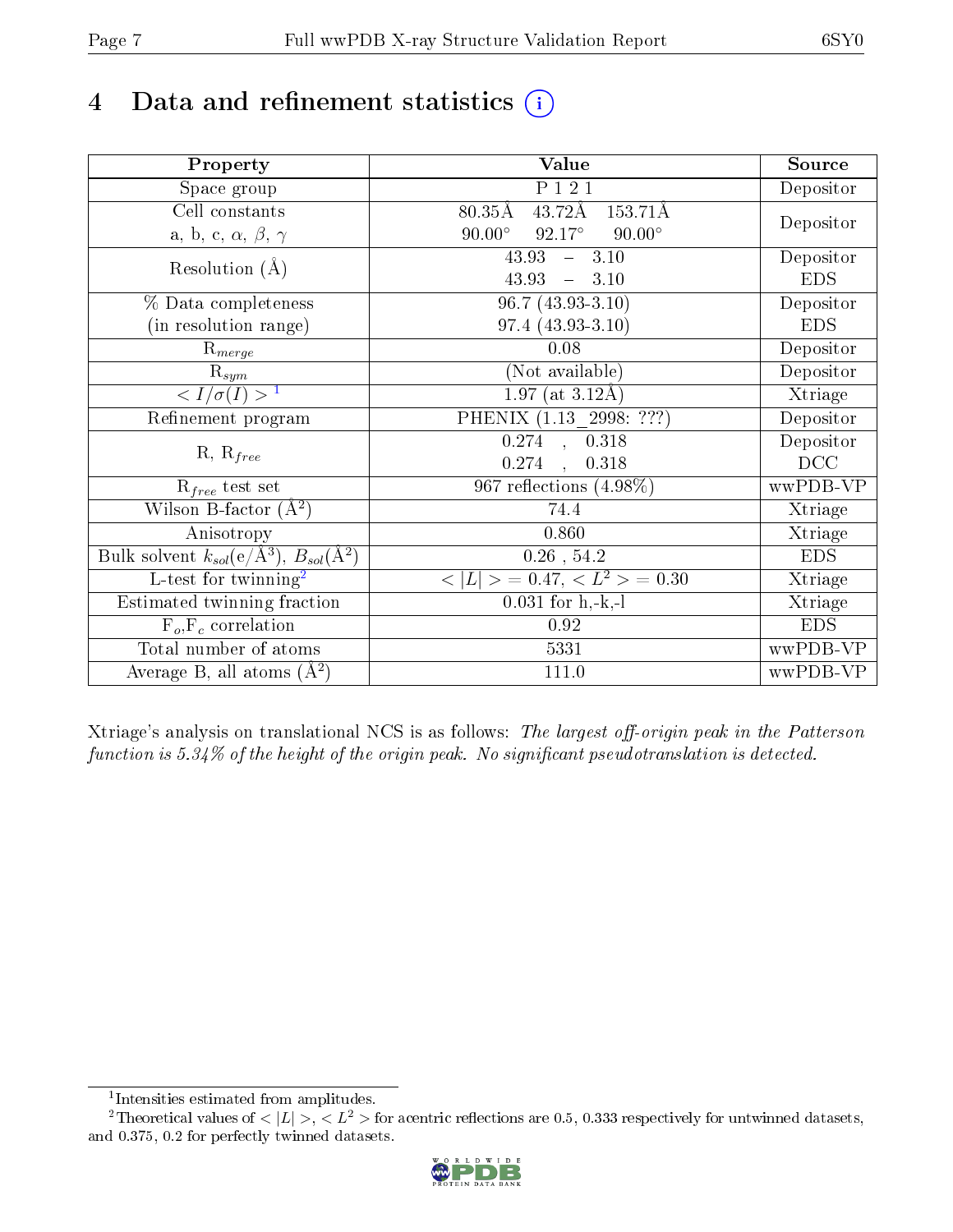# 5 Model quality  $(i)$

### 5.1 Standard geometry  $(i)$

Bond lengths and bond angles in the following residue types are not validated in this section: CAF

The Z score for a bond length (or angle) is the number of standard deviations the observed value is removed from the expected value. A bond length (or angle) with  $|Z| > 5$  is considered an outlier worth inspection. RMSZ is the root-mean-square of all Z scores of the bond lengths (or angles).

| Mol            | Chain |      | Bond lengths | Bond angles |             |  |
|----------------|-------|------|--------------|-------------|-------------|--|
|                |       | RMSZ | Z   > 5      | RMSZ        | # $ Z  > 5$ |  |
| $\mathbf{1}$   | А     | 0.25 | 0/1155       | 0.42        | 0/1550      |  |
| 1              | Β     | 0.24 | 0/1114       | 0.42        | 0/1495      |  |
| 1              | С     | 0.24 | 0/889        | 0.46        | 0/1187      |  |
| 2              | E     | 0.56 | 0/410        | 0.89        | 0/631       |  |
| 2              | F     | 0.61 | 0/410        | 0.93        | 0/631       |  |
| $\overline{2}$ | G     | 0.55 | 0/410        | 0.88        | 0/631       |  |
| $\overline{2}$ | H     | 0.57 | 0/410        | 0.89        | 0/631       |  |
| $\overline{2}$ | K     | 0.53 | 0/410        | 0.89        | 0/631       |  |
| $\mathfrak{D}$ | L     | 0.56 | 0/410        | 0.89        | 0/631       |  |
| All            | All   | 0.42 | 0/5618       | 0.69        | 0/8018      |  |

There are no bond length outliers.

There are no bond angle outliers.

There are no chirality outliers.

There are no planarity outliers.

### $5.2$  Too-close contacts  $\overline{1}$

In the following table, the Non-H and H(model) columns list the number of non-hydrogen atoms and hydrogen atoms in the chain respectively. The H(added) column lists the number of hydrogen atoms added and optimized by MolProbity. The Clashes column lists the number of clashes within the asymmetric unit, whereas Symm-Clashes lists symmetry related clashes.

| Mol |       |      | Chain   Non-H   H(model)   H(added)   Clashes   Symm-Clashes |
|-----|-------|------|--------------------------------------------------------------|
|     | l 144 | 1156 |                                                              |
|     | 1104  | 1115 |                                                              |
|     | 887   |      |                                                              |
|     | ารร   | 203  |                                                              |

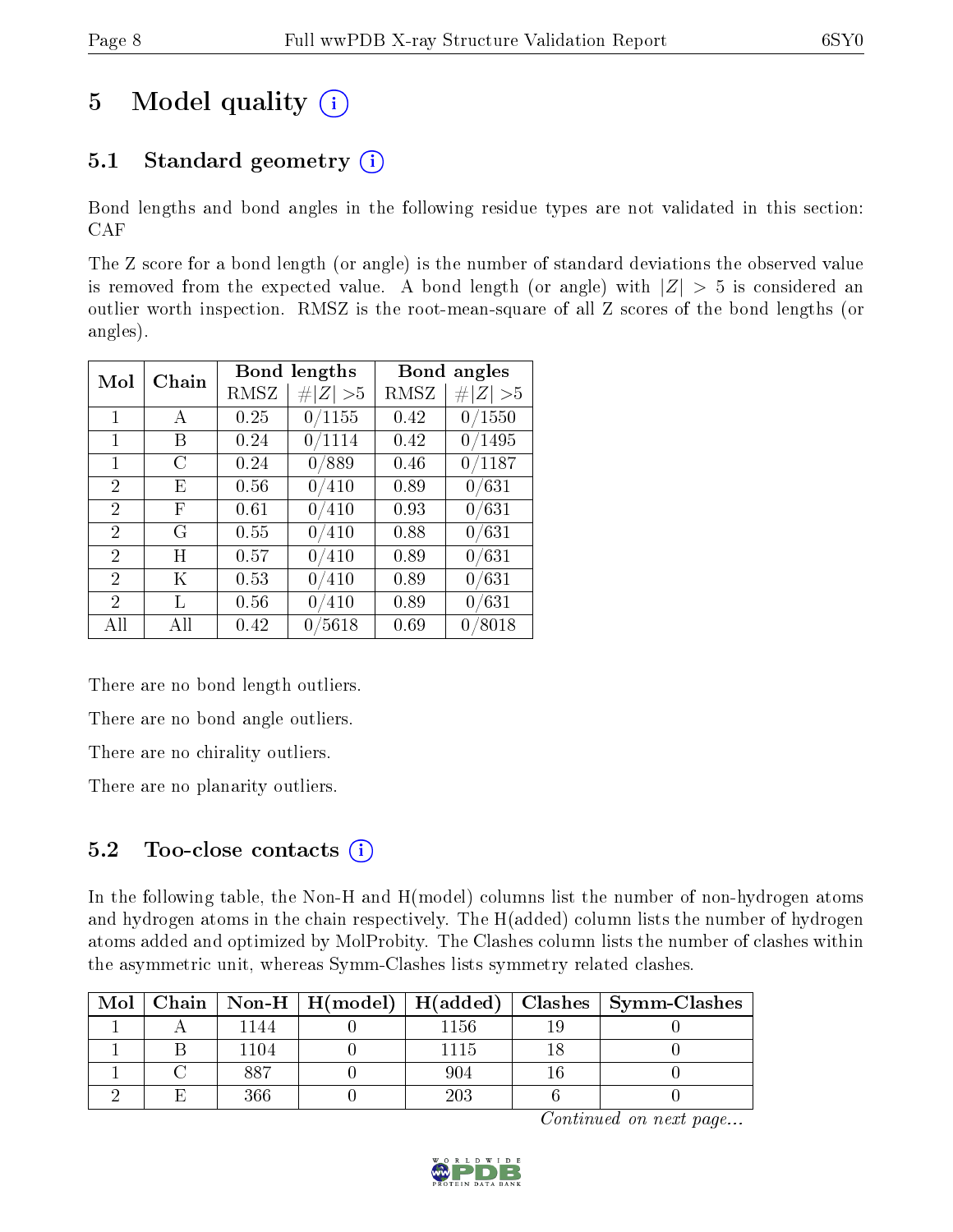| $Mol \vert$ |      | $\mid$ Chain $\mid$ Non-H $\mid$ H(model) $\mid$ H(added) |      |    | Clashes   Symm-Clashes |
|-------------|------|-----------------------------------------------------------|------|----|------------------------|
|             | 366  |                                                           | 203  |    |                        |
|             | 366  |                                                           | 203  |    |                        |
|             | 366  |                                                           | 203  |    |                        |
|             | 366  |                                                           | 203  |    |                        |
|             | 366  |                                                           | 203  |    |                        |
|             | 5331 |                                                           | 4393 | 75 |                        |

Continued from previous page...

The all-atom clashscore is defined as the number of clashes found per 1000 atoms (including hydrogen atoms). The all-atom clashscore for this structure is 8.

All (75) close contacts within the same asymmetric unit are listed below, sorted by their clash magnitude.

| Atom-1              | Atom-2                       | Interatomic       | Clash         |  |
|---------------------|------------------------------|-------------------|---------------|--|
|                     |                              | distance $(A)$    | overlap $(A)$ |  |
| 1: C: 114: CAF: HB3 | 1:C:119:ASN:HA               | 1.59              | 0.83          |  |
| 2:K:2:DG:H22        | 2:L:17:DC:H5                 | 1.36              | 0.72          |  |
| 2: H:3: DT:H2"      | 2:H:4:DG:C8                  | 2.24              | 0.72          |  |
| 2:K:2:DG:HI         | 2: L: 17: DC: H41            | $\overline{1.36}$ | 0.72          |  |
| 1: A:40: LYS:NZ     | 2:F:11:DG:N7                 | 2.38              | 0.71          |  |
| $2:$ F:17:DC:H $2"$ | $2:$ F:18:DC:H5"             | 1.74              | 0.70          |  |
| 1:C:115:LYS:NZ      | 2:L:4:DG:O6                  | 2.26              | 0.68          |  |
| 1:C:39:LYS:NZ       | 2:L:14:DG:N7                 | 2.40              | 0.68          |  |
| 2: E: 3: DT:H2"     | 2: E: 4: DG: C8              | $\overline{2.35}$ | 0.62          |  |
| 1:B:40:LYS:NZ       | 2:H:11:DG:N7                 | 2.47              | 0.62          |  |
| 1:C:76:ARG:HA       | $1:C:\overline{89:ILE:HG12}$ | 1.81              | 0.61          |  |
| 2:L:15:DC:H2'       | 2:L:16:DA:C8                 | 2.36              | 0.59          |  |
| 2:E:13:DT:H2"       | 2: E: 14: DG: C8             | 2.39              | 0.57          |  |
| 1:B:68:PRO:O        | 1:B:92:ARG:NH1               | 2.37              | 0.57          |  |
| 1:A:22:VAL:HG22     | 1: A: 35: ARG: HG3           | 1.87              | 0.57          |  |
| 1: B: 33: GLU: OE1  | 1:B:35:ARG:NH1               | $\overline{2.37}$ | 0.57          |  |
| 1:C:23:VAL:O        | 1:C:33:GLU:HA                | 2.06              | 0.56          |  |
| 1:C:19:ARG:NH2      | 2:K:4:DG:N7                  | 2.54              | 0.56          |  |
| 2: E: 1: DG: H2"    | 2:E:2:DG:H8                  | 1.70              | 0.55          |  |
| 1:B:18:GLU:OE2      | 1:B:35:ARG:NH2               | 2.39              | 0.55          |  |
| 1:B:61:ILE:HG23     | 1: B: 65: GLN: HG3           | 1.90              | 0.54          |  |
| 1: A: 117: VAL:HGI1 | 1:A:125:ARG:HH12             | 1.73              | $0.54\,$      |  |
| 2: L: 9: DT:H2"     | 2: L: 10: DA: O5'            | 2.07              | $0.54\,$      |  |
| 1: C:81:VAL:O       | 1:C:85:ASN:ND2               | 2.36              | 0.54          |  |
| 2: E: 1: DG: H2"    | 2:E:2:DG:CS                  | 2.44              | 0.53          |  |
| 2: E: 16: DA: N6    | 2:H:3:DT:O4                  | 2.20              | $0.52\,$      |  |
| 1:C:49:ARG:NH2      | 2:L:10:DA:OP2                | 2.42              | 0.52          |  |
| $1: A:109: LYS:HG2$ | 1:B:109:LYS:HG2              | 1.91              | 0.52          |  |

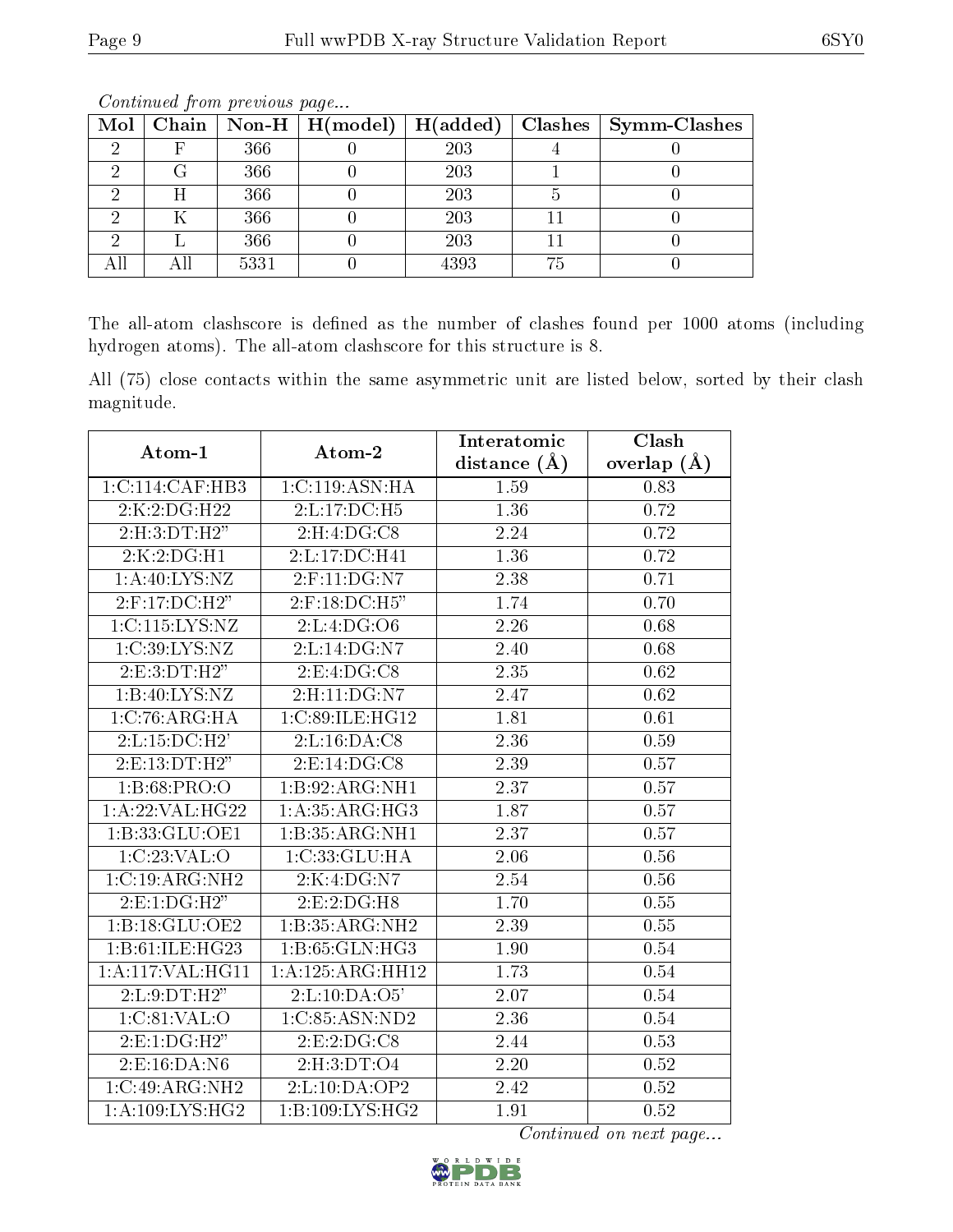| Comunaca jiom previous page     |                             | Interatomic       | Clash             |  |
|---------------------------------|-----------------------------|-------------------|-------------------|--|
| Atom-1                          | Atom-2                      | distance $(A)$    | overlap $(A)$     |  |
| 1: A:3: GLU:OE2                 | 1: A:29: ASN:ND2            | 2.44              | 0.51              |  |
| 2:K:15:DC:H2"                   | 2:K:16:DA:C8                | 2.47              | $\overline{0.50}$ |  |
| 2: L: 3: DT:H2"                 | 2: L: 4: DG: C8             | 2.46              | 0.50              |  |
| 1: A: 132: SER: HB3             | 1: A: 137: ILE: HD13        | 1.94              | 0.49              |  |
| 1: B:39: LYS: NZ                | 2:H:14:DG:N7                | 2.55              | 0.49              |  |
| 1:C:43:ASN:HB3                  | 1:C:47:LYS:NZ               | 2.28              | 0.49              |  |
| 2:K:9:DT:H4'                    | $2:\overline{K:10:DA:OP1}$  | $\overline{2.11}$ | 0.49              |  |
| 1:C:77:VAL:HG21                 | 1:C:88:LEU:HB2              | 1.94              | 0.49              |  |
| 2:G:3:DT:H2"                    | 2:G:4:DG:CS                 | 2.47              | 0.49              |  |
| 1:C:17:ILE:C                    | 1:C:19:ARG:H                | 2.17              | 0.49              |  |
| 1:B:50:ALA:O                    | 1:B:54:ILE:HG12             | 2.13              | 0.48              |  |
| 1:A:111:ARG:NH1                 | 1:B:107:PRO:HG2             | 2.28              | 0.48              |  |
| 1:C:39:LYS:NZ                   | 2:L:14:DG:O6                | 2.43              | 0.48              |  |
| 1:B:91:ASP:OD2                  | $1:B:98:ARG:\overline{NH1}$ | 2.39              | 0.48              |  |
| 1:B:25:TRP:HH2                  | 1:B:63:PHE:HB2              | 1.79              | 0.47              |  |
| 2: H: 2: DG:H4'                 | 2: H:3: DT: OP1             | 2.13              | 0.47              |  |
| 1: A:10: PRO:HB3                | 1:A:25:TRP:HB3              | 1.96              | 0.47              |  |
| 2:E:11:DG:H2"                   | 2: E: 12: DG: C8            | 2.50              | 0.47              |  |
| 1:B:52:GLU:O                    | 1:B:56:LYS:HG2              | 2.13              | 0.47              |  |
| 1: B:99: VAL:O                  | 1:B:109:LYS:HA              | 2.15              | 0.47              |  |
| 1:C:95:ARG:NH2                  | 2:K:14:DG:N7                | 2.46              | 0.47              |  |
| 2:K:3:DT:H2"                    | 2:K:4:DG:CS                 | 2.50              | 0.47              |  |
| 1: A:117: VAL:HGI1              | 1: A: 125: ARG: NH1         | 2.29              | 0.47              |  |
| 2:K:6:DA:H2"                    | 2:K:7:DC:H5"                | 1.96              | 0.46              |  |
| 1:A:54:ILE:O                    | 1: A:58: LYS: HG2           | 2.16              | 0.46              |  |
| 1:A:132:SER:HB3                 | 1:A:137:ILE:CD1             | 2.47              | 0.45              |  |
| 1: A: 5: ILE: HG12              | 1: A:6: GLY: H              | 1.81              | 0.45              |  |
| $2:$ F:15:DC: $\overline{H2}$ " | $2:$ F:16:DA:C8             | 2.51              | 0.45              |  |
| 2:K:14:DG:H2"                   | 2:K:15:DC:C6                | 2.52              | 0.45              |  |
| 1:C:73:PRO:HA                   | 1:C:92:ARG:NH1              | 2.31              | 0.44              |  |
| 1: A:39: LYS: NZ                | 2:F:14:DG:N7                | 2.55              | 0.44              |  |
| 1:A:77:VAL:HG12                 | 1:A:78:PHE:HD2              | 1.82              | 0.44              |  |
| 1:A:111:ARG:NH2                 | 1:B:107:PRO:HB3             | 2.32              | 0.44              |  |
| 1:B:22:VAL:HG13                 | 1:B:33:GLU:HB2              | 1.99              | 0.44              |  |
| 1: A:81:VAL:HG11                | 1:A:134:ILE:HD13            | 1.99              | 0.43              |  |
| 1:C:74:ILE:HA                   | 1: C:90: ARG:O              | 2.19              | 0.43              |  |
| 1:B:32:ARG:HA                   | 1:B:32:ARG:HD2              | 1.75              | 0.43              |  |
| 1: B: 51: LYS: HE2              | 1:B:51:LYS:HB3              | 1.81              | 0.43              |  |
| 2:K:14:DG:H2"                   | 2:K:15:DC:C5                | 2.54              | 0.43              |  |
| 2:K:17:DC:H2"                   | 2:K:18:DC:H5"               | 2.00              | 0.42              |  |
| 1:A:27:GLU:OE2                  | 1: A:63:PHE:N               | 2.53              | 0.42              |  |

Continued from previous page.

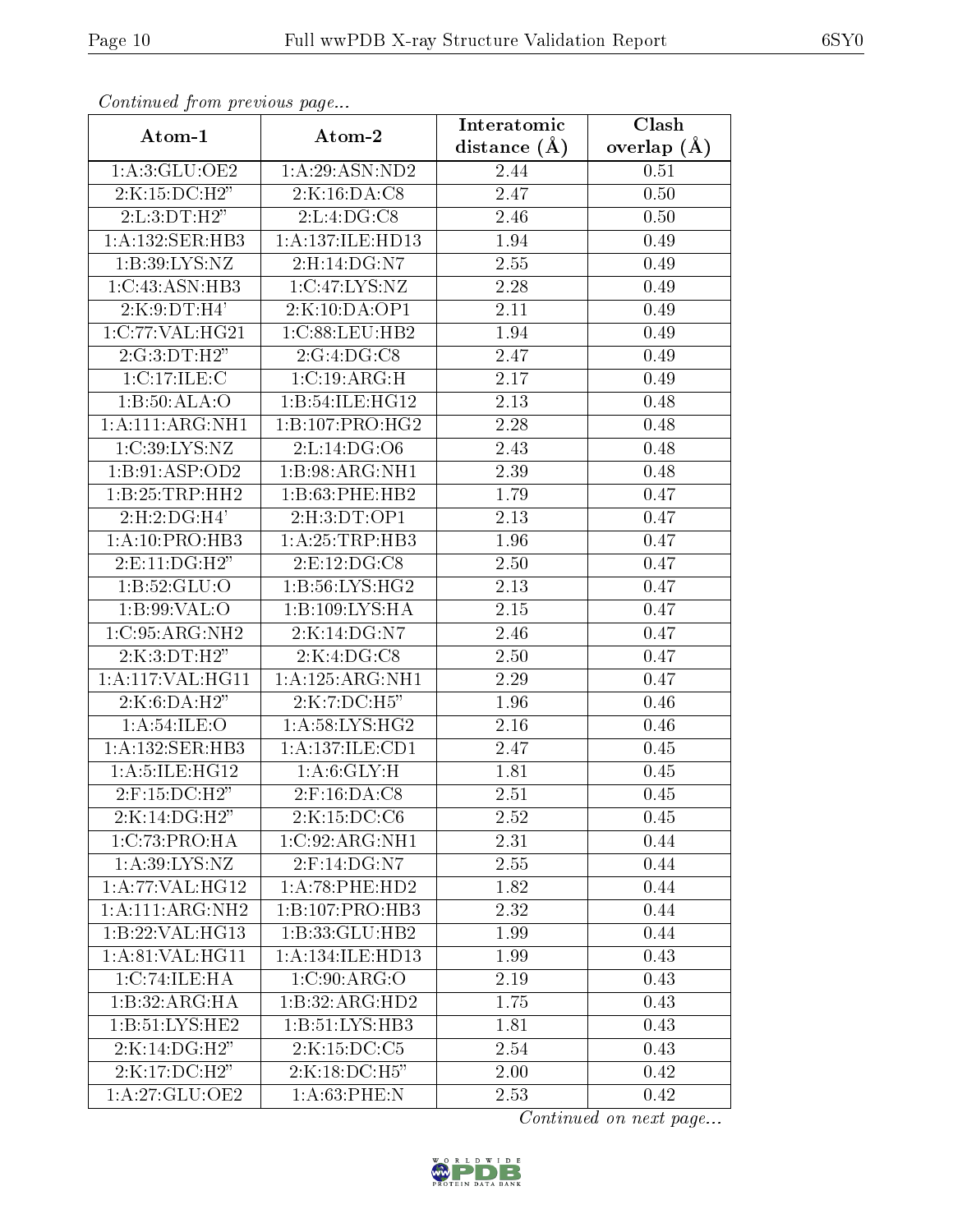| Atom-1           | Atom-2            | Interatomic    | Clash   |
|------------------|-------------------|----------------|---------|
|                  |                   | distance $(A)$ | overlap |
| 2: L: 9: DT: H4' | 2: L: 10: DA: OP1 | 2.19           | 0.42    |
| 1:A:130:ALA:O    | 1:A:134:ILE:HG13  | 2.20           | 0.42    |
| 1: C:95: ARG:O   | 1:C:114:CAF:N     | 2.53           | 0.42    |
| 1: B:26: TYR: CZ | 1:B:31:ARG:HB3    | 2.55           | 0.42    |
| 1: A:83:VAL: C   | 1: A:85: ASN:H    | 2.24           | 0.40    |
| 2: L: 4: DG:H2"  | 2: L: 5: DC: C6   | 2.56           | 0.40    |

Continued from previous page...

There are no symmetry-related clashes.

#### 5.3 Torsion angles  $(i)$

#### 5.3.1 Protein backbone  $(i)$

In the following table, the Percentiles column shows the percent Ramachandran outliers of the chain as a percentile score with respect to all X-ray entries followed by that with respect to entries of similar resolution.

The Analysed column shows the number of residues for which the backbone conformation was analysed, and the total number of residues.

| Mol | Chain   | Analysed                      | Favoured    | Allowed   Outliers |          | Percentiles                         |  |  |
|-----|---------|-------------------------------|-------------|--------------------|----------|-------------------------------------|--|--|
|     |         | $134/139(96\%)$               | $131(98\%)$ | $3(2\%)$           |          | $\vert$ 100 $\vert$ 100 $\vert$     |  |  |
|     | B       | 129/139(93%)                  | 122(95%)    | 6(5%)              | $1(1\%)$ | 54<br>19                            |  |  |
|     | $\rm C$ | $97/139(70\%)$                | 85 (88%)    | $12(12\%)$         |          | $\blacksquare$ 100<br>$ 100\rangle$ |  |  |
| All | All     | $360/417$ (86\%)   338 (94\%) |             | $21(6\%)$          | $1(0\%)$ | 73<br>41                            |  |  |

All (1) Ramachandran outliers are listed below:

| Mol | Chain | $\perp$ Res | vpe |
|-----|-------|-------------|-----|
|     |       |             |     |

#### 5.3.2 Protein sidechains  $(i)$

In the following table, the Percentiles column shows the percent sidechain outliers of the chain as a percentile score with respect to all X-ray entries followed by that with respect to entries of similar resolution.

The Analysed column shows the number of residues for which the sidechain conformation was analysed, and the total number of residues.

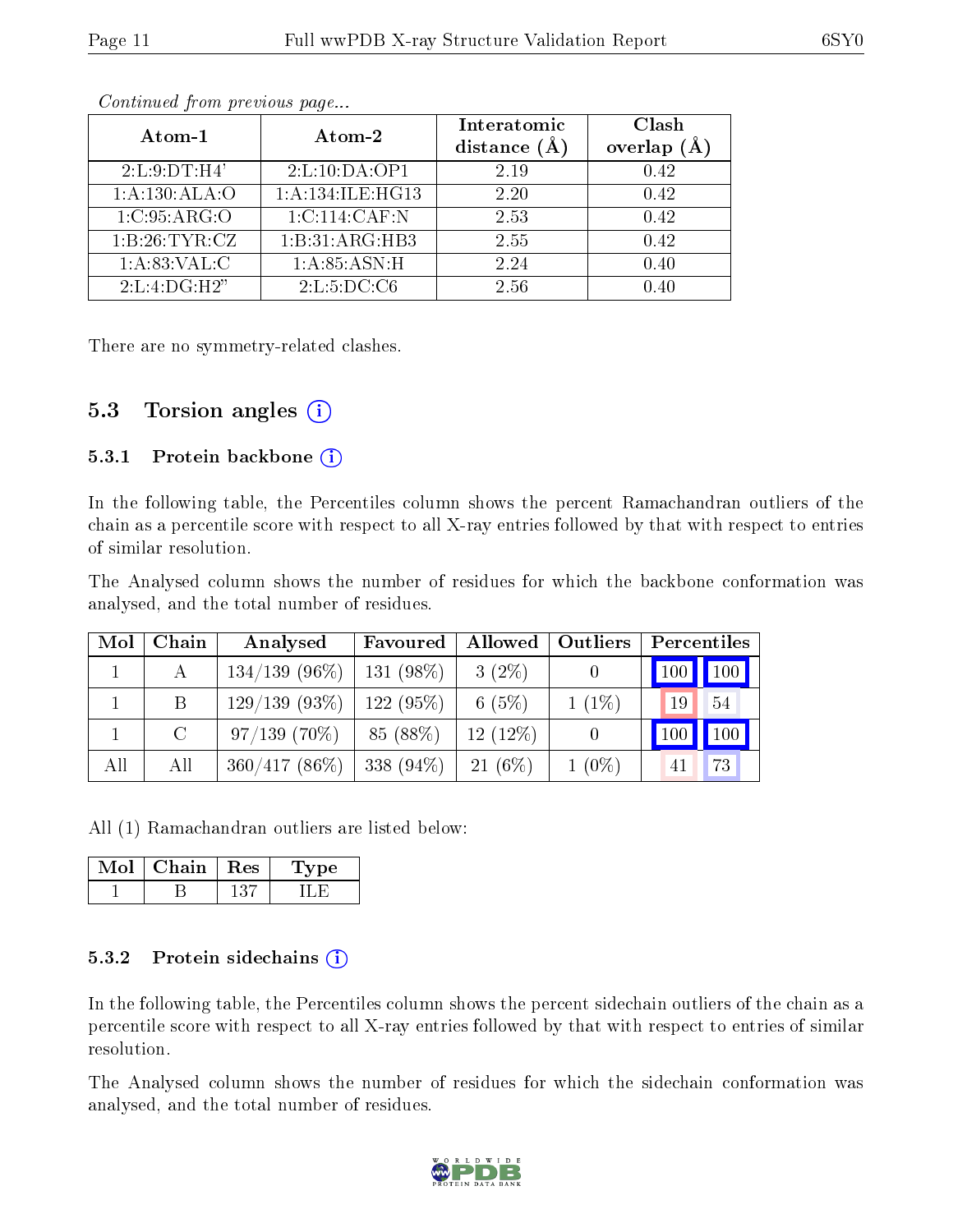| Mol | Chain         | Analysed        | <b>Outliers</b><br>Rotameric |          | Percentiles |     |  |
|-----|---------------|-----------------|------------------------------|----------|-------------|-----|--|
|     |               | $122/124(98\%)$ | $120(98\%)$                  | $2(2\%)$ | 62          | 84  |  |
|     | B             | $117/124(94\%)$ | 117 $(100\%)$                |          | 100         | 100 |  |
|     | $\mathcal{C}$ | 94/124(76%)     | 91(97%)                      | $3(3\%)$ | 39          | 69  |  |
| All | All           | $333/372(90\%)$ | 328 (98%)                    | $5(2\%)$ | 65          | 85  |  |

All (5) residues with a non-rotameric sidechain are listed below:

| Mol | Chain | Res | <b>Type</b> |
|-----|-------|-----|-------------|
|     |       | 35  | $\rm{ARG}$  |
|     |       | 111 | $\rm{ARG}$  |
|     | ( )   | 16  | <b>LYS</b>  |
|     | ( )   | 20  | <b>CYS</b>  |
|     |       |     | TRP         |

Some sidechains can be flipped to improve hydrogen bonding and reduce clashes. All (1) such sidechains are listed below:

| Mol | Chain   Res | Type |
|-----|-------------|------|
|     |             |      |

#### 5.3.3 RNA  $(i)$

There are no RNA molecules in this entry.

### 5.4 Non-standard residues in protein, DNA, RNA chains (i)

3 non-standard protein/DNA/RNA residues are modelled in this entry.

In the following table, the Counts columns list the number of bonds (or angles) for which Mogul statistics could be retrieved, the number of bonds (or angles) that are observed in the model and the number of bonds (or angles) that are defined in the Chemical Component Dictionary. The Link column lists molecule types, if any, to which the group is linked. The Z score for a bond length (or angle) is the number of standard deviations the observed value is removed from the expected value. A bond length (or angle) with  $|Z| > 2$  is considered an outlier worth inspection. RMSZ is the root-mean-square of all Z scores of the bond lengths (or angles).

| Mol | $\mid$ Chain $\mid$<br>Type |  | Res  |  | Bond lengths |         |             |             | Bond angles |      |      |
|-----|-----------------------------|--|------|--|--------------|---------|-------------|-------------|-------------|------|------|
|     |                             |  |      |  | Link         | Jounts- | <b>RMSZ</b> | # $ Z  > 2$ | Counts      | RMSZ | H  Z |
|     | CAF                         |  | 114  |  | 3,9,10       | 0.32    |             | .12.14      | .23         |      |      |
|     | ${\rm CAF}$                 |  | 14   |  | 3,9,10       | 0.28    |             | 12,14       | .32         |      |      |
|     | ${\rm CAP}$                 |  | ، 14 |  | 3,9,10       | 0.30    |             | 1 ດ.        | 1.19        |      |      |

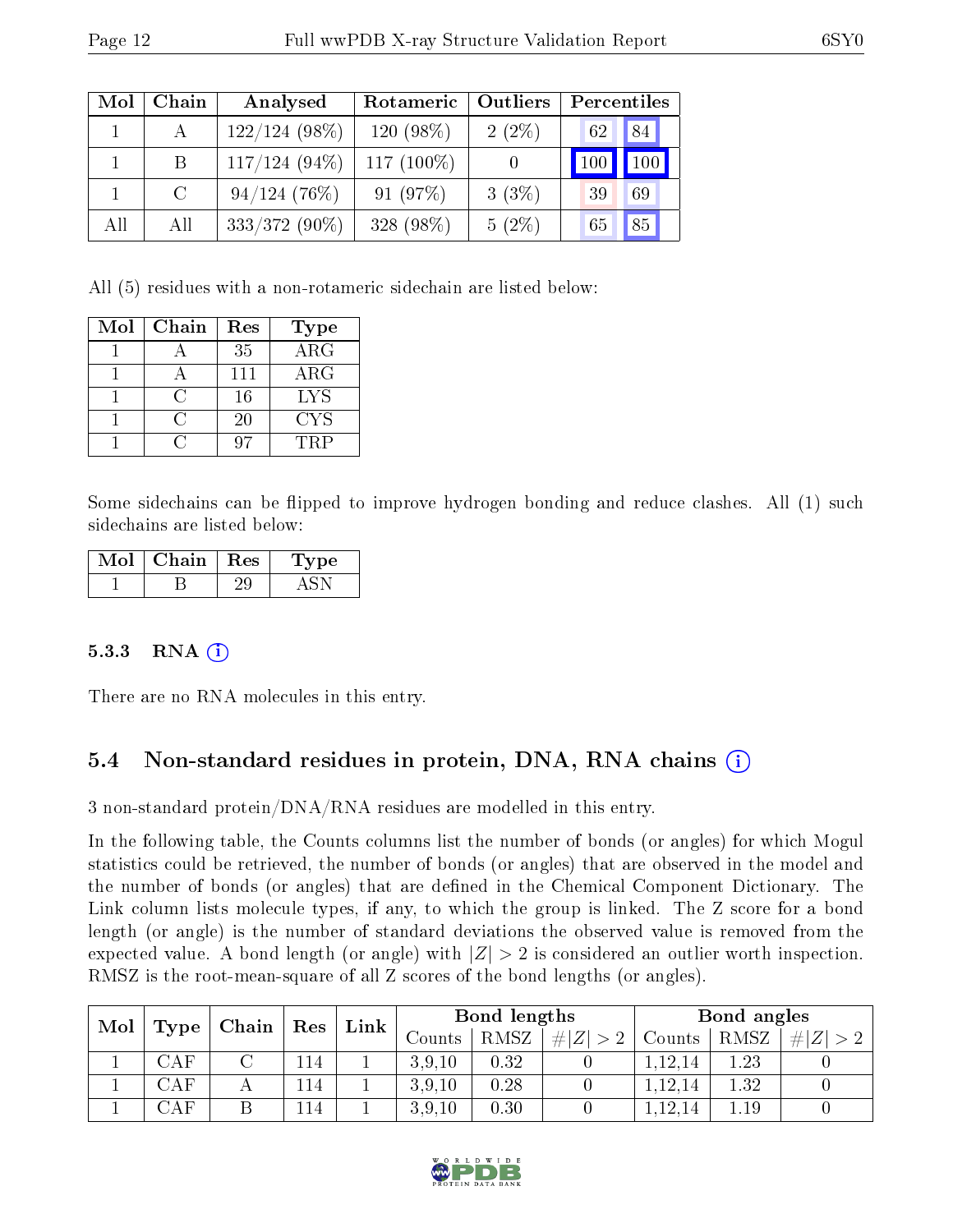In the following table, the Chirals column lists the number of chiral outliers, the number of chiral centers analysed, the number of these observed in the model and the number defined in the Chemical Component Dictionary. Similar counts are reported in the Torsion and Rings columns. '-' means no outliers of that kind were identified.

| Mol |      |     |  | $Type   Chain   Res   Link   Christmas   Torsions   Rings$ |  |
|-----|------|-----|--|------------------------------------------------------------|--|
|     | CAF  |     |  | 0/0/8/10                                                   |  |
|     | CAF  | 14  |  | 0/0/8/10                                                   |  |
|     | CA F | -14 |  | 0/0/8/                                                     |  |

There are no bond length outliers.

There are no bond angle outliers.

There are no chirality outliers.

There are no torsion outliers.

There are no ring outliers.

1 monomer is involved in 2 short contacts:

|  |               | Mol   Chain   Res   Type   Clashes   Symm-Clashes |
|--|---------------|---------------------------------------------------|
|  | + 114 + CAF + |                                                   |

#### 5.5 Carbohydrates  $(i)$

There are no monosaccharides in this entry.

#### 5.6 Ligand geometry  $(i)$

There are no ligands in this entry.

#### 5.7 [O](https://www.wwpdb.org/validation/2017/XrayValidationReportHelp#nonstandard_residues_and_ligands)ther polymers  $(i)$

There are no such residues in this entry.

#### 5.8 Polymer linkage issues  $(i)$

There are no chain breaks in this entry.

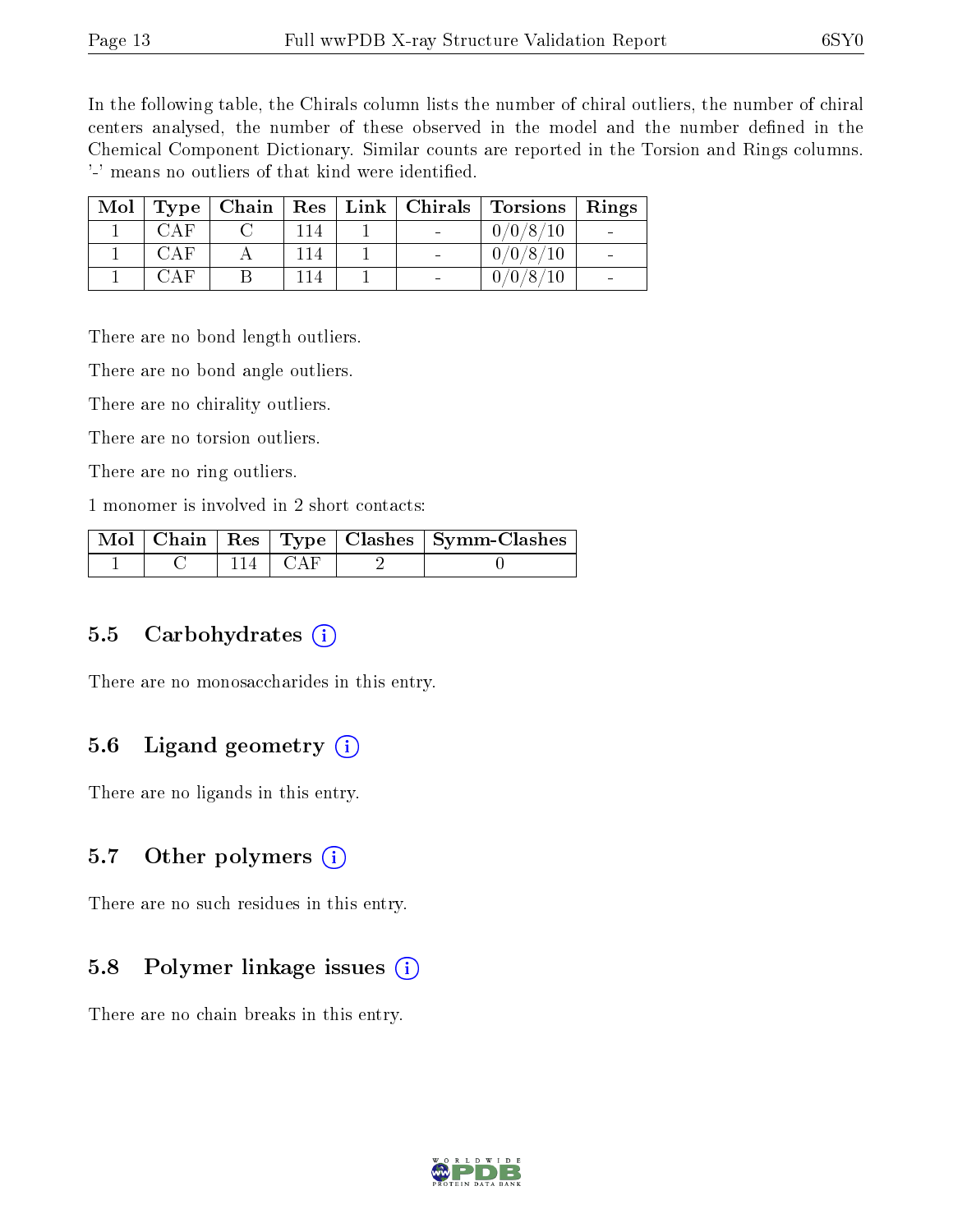# 6 Fit of model and data  $(i)$

### 6.1 Protein, DNA and RNA chains (i)

In the following table, the column labelled  $#RSRZ>2'$  contains the number (and percentage) of RSRZ outliers, followed by percent RSRZ outliers for the chain as percentile scores relative to all X-ray entries and entries of similar resolution. The OWAB column contains the minimum, median,  $95<sup>th</sup>$  percentile and maximum values of the occupancy-weighted average B-factor per residue. The column labelled ' $Q< 0.9$ ' lists the number of (and percentage) of residues with an average occupancy less than 0.9.

| Mol            | Chain         | Analysed         | $<$ RSRZ $>$ | $\#\text{RSRZ}\text{>2}$                                    | $OWAB(\overline{A^2})$ | Q <sub>0.9</sub> |
|----------------|---------------|------------------|--------------|-------------------------------------------------------------|------------------------|------------------|
| $\mathbf{1}$   | А             | 136/139(97%)     | $-0.03$      | $\vert$ 100 $\vert$<br>$0$   100                            | 57, 88, 123, 149       | $\left( \right)$ |
| $\mathbf{1}$   | B             | $131/139$ (94\%) | $-0.21$      | $1(0\%)$<br>86<br>72                                        | 59, 99, 129, 147       | $\Omega$         |
| $\mathbf{1}$   | $\mathcal{C}$ | $103/139(74\%)$  | $-0.10$      | $2(1\%)$<br>66<br>46                                        | 117, 149, 173, 183     | $\Omega$         |
| $\overline{2}$ | Ε             | $18/18$ (100%)   | $-0.46$      | $\blacksquare$ 100<br>$\vert$ 100 $\vert$<br>0 <sup>1</sup> | 62, 103, 167, 176      | $\Omega$         |
| 2              | $\mathbf{F}$  | $18/18$ (100%)   | $-0.42$      | $\vert$ 100<br>100<br>$\theta$                              | 70, 96, 115, 115       | $\theta$         |
| $\overline{2}$ | G             | $18/18$ (100\%)  | $-0.45$      | 100<br>100<br>$\overline{0}$                                | 83, 96, 110, 120       | $\Omega$         |
| $\overline{2}$ | H             | $18/18$ (100%)   | $-0.47$      | 100<br>100<br>$\boldsymbol{0}$                              | 72, 101, 171, 175      | $\Omega$         |
| $\overline{2}$ | $\rm K$       | $18/18$ (100\%)  | $-0.64$      | $\vert$ 100 $\vert$<br>100<br>$\overline{0}$                | 118, 135, 164, 166     | $\Omega$         |
| $\overline{2}$ | L             | $18/18$ (100%)   | $-0.60$      | $\vert$ 100 $\vert$<br>100<br>$\vert 0 \vert \vert$         | 119, 134, 142, 143     | $\Omega$         |
| All            | All           | $478/525(91\%)$  | $-0.20$      | $3(0\%)$<br>89<br>78                                        | 57, 105, 167, 183      | $\Omega$         |

All (3) RSRZ outliers are listed below:

| Mol | Chain | Res | <b>Type</b> | <b>RSRZ</b> |
|-----|-------|-----|-------------|-------------|
|     |       | 60  | GLY         | 2.9         |
|     |       | 29  | ASN         | 2.8         |
|     |       | 139 | A SN        |             |

### 6.2 Non-standard residues in protein, DNA, RNA chains (i)

In the following table, the Atoms column lists the number of modelled atoms in the group and the number defined in the chemical component dictionary. The B-factors column lists the minimum, median,  $95<sup>th</sup>$  percentile and maximum values of B factors of atoms in the group. The column labelled  $Q< 0.9$ ' lists the number of atoms with occupancy less than 0.9.

| $\mid$ Mol $\mid$ |            |  |       |      |                                      | $\vert$ Type   Chain   Res   Atoms   RSCC   RSR   B-factors $(A^2)$   Q<0.9 |  |
|-------------------|------------|--|-------|------|--------------------------------------|-----------------------------------------------------------------------------|--|
|                   | CAF        |  | 10/11 | 0.93 | $\begin{array}{cc} 0.12 \end{array}$ | 138,145,169,169                                                             |  |
|                   | <b>CAF</b> |  | 10/11 | 0.96 | 0.23                                 | 77,86,127,136                                                               |  |